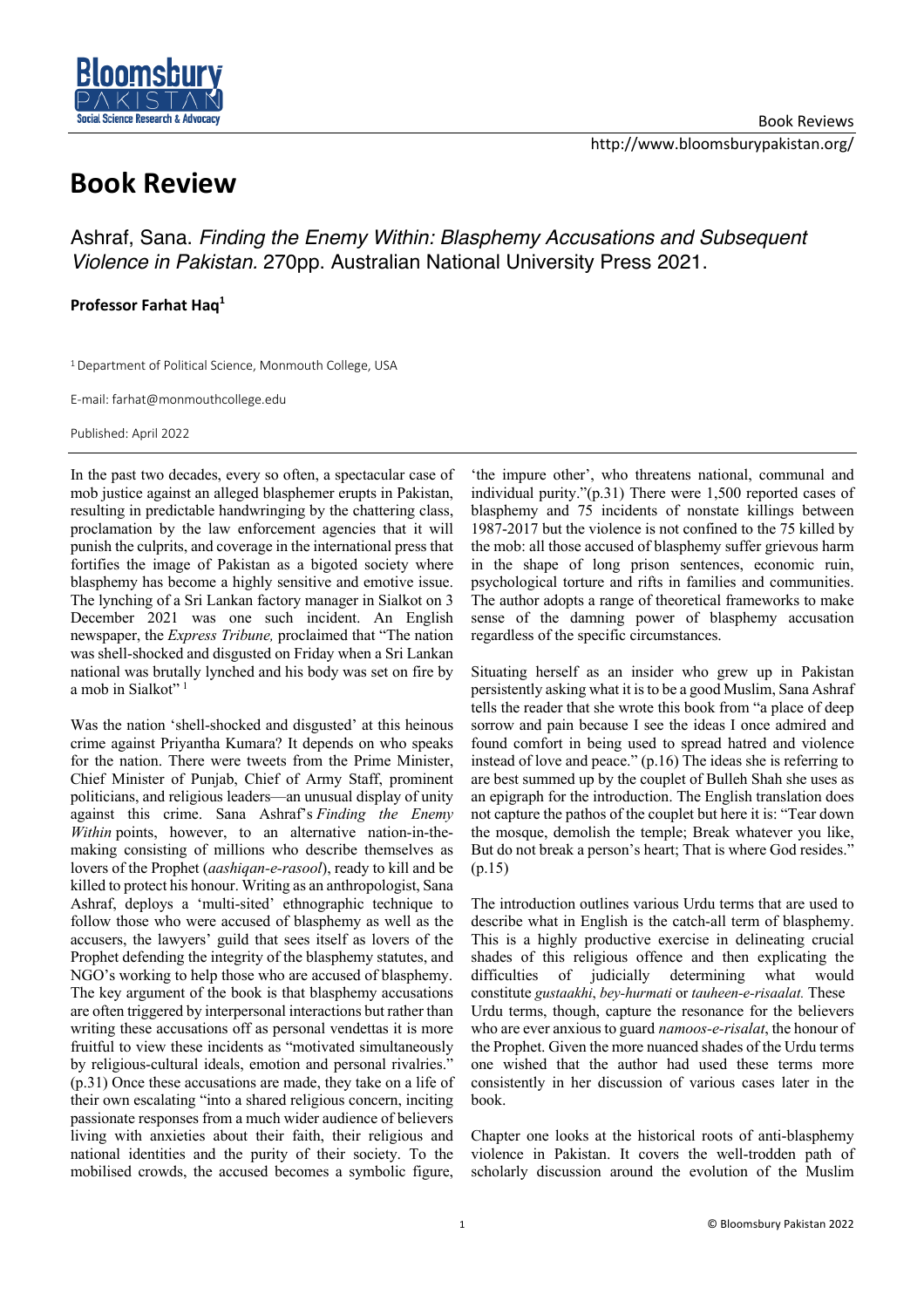community in the subcontinent into a minority and eventually a nation. The key conclusion of the chapter is that the contemporary anti-blasphemy violence stems from nationalistic anxieties around the deviant and the different, legitimating those who bring charges of blasphemy and enabling violence against the accused. At the start of chapter two, Sana Ashraf provides a brief but highly suggestive discussion of affect that "turns ideas into passions and meaning into embodied devotion." (p.93) The interspersing of *naat* (melodious hymns in honour of the Prophet) with vows to behead anyone who attacks *namoos-e-risalat* in the YouTube video she cites is instructive for comprehending what makes the Tehreek-e Labbaik Pakistan (TLP) a powerful player in contemporary Pakistani politics. Like the author, I found myself viscerally responding to the tonality and emotions of the *naat.* The powerful emotional resonance of the *naat* makes it a potent resource to mobilise believers' passions against those accused of insulting the Prophet.

In the second section of chapter two she turns her attention to the historical and political circumstances that enabled a homogeneous discourse around the punishment of blasphemy. This homogeneity stems not from a consensus on *what* constitutes blasphemy—that is often not contested opening the path for an ever-expanding offense such "as insulting men's beards, criticising the Pakistan Army and supporting religious minorities" as acts of tauheen-e-risaalat." (p.103) The consensus, based on the citation of several *hadith* and Quranic verses, is around the necessity to show no mercy to the blasphemer. The ever-expanding definition of blasphemy along with total certainty that the crime must be punished and the heterogeneity of political actors and organisations eager to defend *namoos-erisalat* results in highly volatile politics. Tehreek-e-Labbaik Pakistan (TLP) formed in 2015 and its founder Allama Khadim Hussain Rizvi (d.2021) have emerged, for now, as the primary custodians of *namoos-e-risalat* chiefly due to obsessive reverence for the physical being of Prophet Muhammad, Rizvi's ability to elicit the right 'affect' from his audience by gliding from recitation of Arabic verses to colloquial Punjabi and TLP's success in taking over custody of the legacy of Mumtaz Qadri (assassin of governor Salman Taseer).

Chapter three delves into specific cases of blasphemy to demonstrate the dual potential of such an accusation to legitimate violence against one's rival and "the power to grant social legitimacy, moral authority and a licence of spiritual purity to the accusers." (p.103) Three out of the four cases discussed in depth highlight perceived sexual transgressions by the accused or a relative of the accused before the incident. For the Christian families the double jeopardy of being a religious minority and perceived as lower caste (*zaat)* makes sexual or romantic interaction with a Muslim potentially a highly provocative act leaving them vulnerable to the wrath of a community anxious about eroding moral order. Sana Ashraf notes that the accusers in most cases of blasphemy not only know the accused beforehand but also highlight the suspect

marker of the accused: Shia, Christian, Ahmadi, liberal, secular, feminist, Deobandi, etc.,

Chapter four discusses the processes after an accusation of blasphemy that may end in collective violence against the individual or in the case of Christian or Ahmadi accused, their larger community as well. Once an accusation is made the twin processes of focalisation, whereby a local incident is progressively denuded of its particulars, and transvaluation, in which the particulars of local incidents are assimilated into a larger collective cause or interest, may determine the next steps. (S. J. Tambiah, 1996) Depending upon the details of the accusation, pure chance, and the availability of outside forces eager to forward their agendas, the accusation can result in lodging of an FIR (First Information Report) with the police, nonstate violence, and in a few cases dropped charges and a resolution without serious punishment. (p. 108) The first step after an accusation is to get a *fatwa* from the local Imam, a figure who looms large in most blasphemy accusations. The Imam issues a *fatwa* in most cases and often takes charge of what happens next. The Imam may encourage non-state violence against the accused, or he may lead an effort to lodge an FIR with the police. *Fatwas* were obtained in the two cases of Christian men discussed in the chapter and what happened next in one case illustrates the interaction between means and ends of various actors. One young man emerges as a defender of one of the accused and complains about the complacency of the church fathers; he refuses to leave his home in the village that is threatened by the mob and gets the attention of NGOs and the international press, which brings government officials to the scene to look for a peaceful resolution. Another accused young woman complains about an NGO plastering her face on social media, making the target on her back even larger, and many others claim that there is a deliberate attempt by some to become victims of blasphemy accusations to get visas to go abroad or to raise funds for their organisations.

Chapters five and six focus on the clash between legal and popular justice. The failure to provide timely adjudication of blasphemy accusations by the legal system lays bare the limits of sovereignty and monopoly of violence of the Pakistani state. The multiple sovereignties at play illustrate why blasphemy accusations have become the problem from hell for the Pakistani state. Islamist groups highlight the state's failure to implement the blasphemy statutes and their own fealty to true Islamic practices of showing no mercy to those who dare insult the Prophet. Staging violence against the accused bolsters the stock of various actors as defenders of *namoos-erisalat.* In the last chapter Sana Ashraf brings much-needed attention to an organisation entitled Khatm-e-Nabuwwat Lawyers' Forum (KNLF), an 800-member organisation of lawyers with a dual mission to prosecute all cases of blasphemy across Pakistan and to defend those who impose extralegal punishment on alleged blasphemers. (p.173) This organisation best exemplifies the complex entanglement of notions of legality and illegality, reason and passion, justice in this world and salvation in the afterlife. The KNLF insists that blasphemy laws are necessary to maintain social order but is